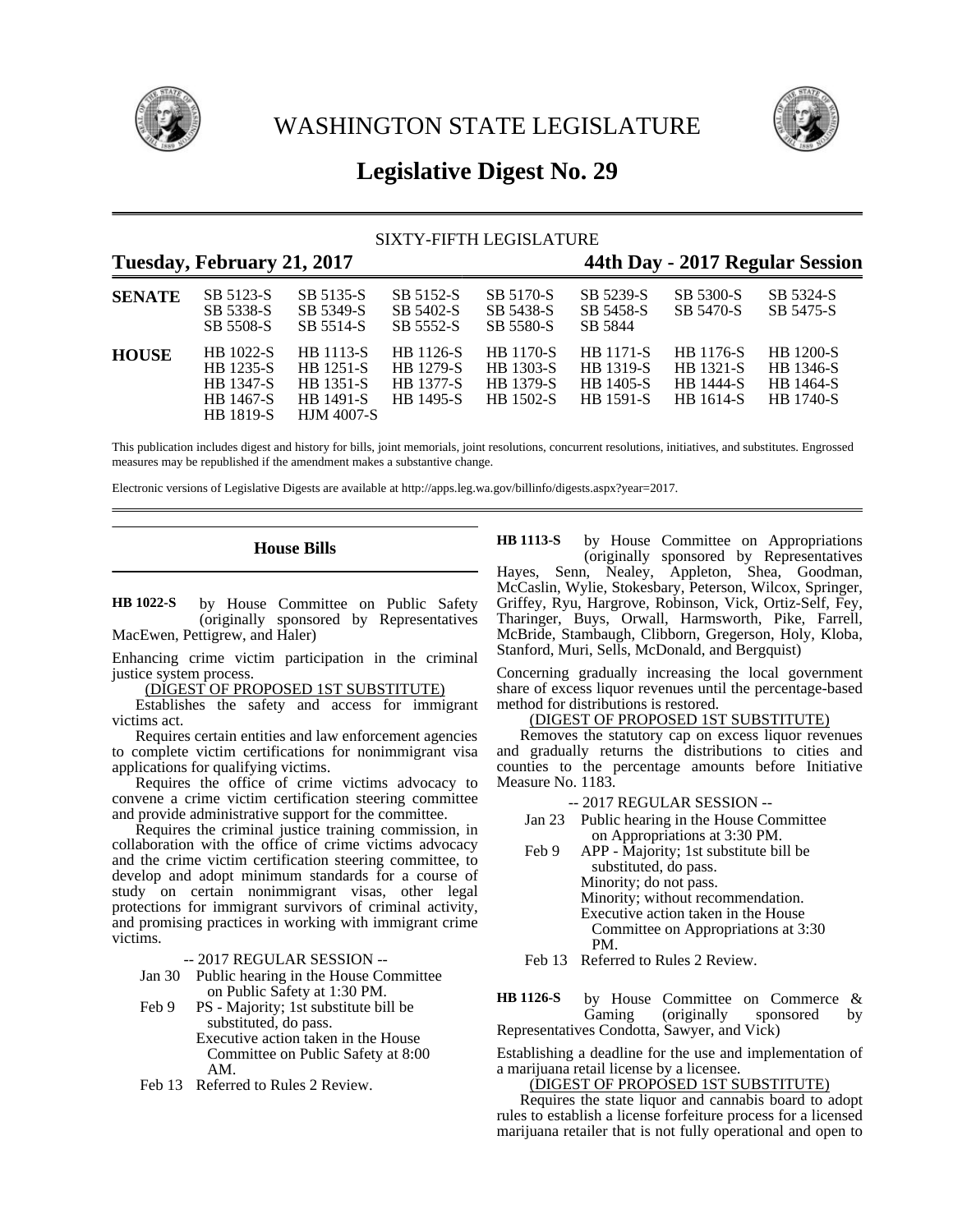the public within a specified period from the date of license issuance, subject to certain restrictions.

-- 2017 REGULAR SESSION --

- Jan 31 Public hearing in the House Committee on Commerce & Gaming at 1:30 PM.
- Feb 9 COG Majority; 1st substitute bill be substituted, do pass. Executive action taken in the House Committee on Commerce & Gaming at 9:00 AM.
- Feb 13 Referred to Rules 2 Review.
- Feb 14 Placed on second reading by Rules Committee.
- Feb 20 1st substitute bill substituted. Rules suspended. Placed on Third Reading. Third reading, passed; yeas, 86; nays, 11; absent, 0; excused, 1.

by House Committee on Judiciary (originally sponsored by Representatives Orwall, Goodman, Kilduff, Rodne, Muri, Jinkins, Fey, Pollet, and Santos) **HB 1170-S**

Maintaining and facilitating court-based and school-based efforts to promote attendance and reduce truancy.

(DIGEST OF PROPOSED 1ST SUBSTITUTE)

Promotes attendance and reduces truancy by maintaining and facilitating court-based and school-based efforts.

- -- 2017 REGULAR SESSION --
- Jan 19 Public hearing in the House Committee on Judiciary at 1:30 PM.
- Feb 9 JUDI Majority; 1st substitute bill be substituted, do pass.

Minority; do not pass. Executive action taken in the House Committee on Judiciary at 1:30 PM.

Feb 14 Referred to Appropriations.

by House Committee on Environment (originally sponsored by Representatives Orwall, Fitzgibbon, Gregerson, Tarleton, Pollet, and Santos) **HB 1171-S**

Directing the completion of a study of certain environmental impacts, including ultrafine particulate emissions, associated with aircraft traffic in areas impacted by airport operations.

#### (DIGEST OF PROPOSED 1ST SUBSTITUTE)

Requires the department of commerce, in consultation with the department of health and the department of ecology, to complete a study regarding air quality implications of air traffic at the international airport in this state with the highest number of total annual departures and arrivals.

Requires the University of Washington to complete an assessment of the concentrations of ultrafine particulate matter, barium, aluminum, radioactive thorium, cadmium, chromium, and ethylene dibromide in areas surrounding and directly impacted by air traffic generated by the airport.

Expires June 30, 2022.

-- 2017 REGULAR SESSION --

- Jan 24 Public hearing in the House Committee on Environment at 1:30 PM.
- Feb 9 ENVI Majority; 1st substitute bill be substituted, do pass. Minority; do not pass. Executive action taken in the House Committee on Environment at 8:00 AM.

Feb 13 Referred to Appropriations.

by House Committee on Commerce & Gaming (originally sponsored by Representative Muri) **HB 1176-S**

Concerning the alcoholic beverage mead.

(DIGEST OF PROPOSED 1ST SUBSTITUTE)

Prohibits the agricultural commodity assessment amounts from being levied on the production of mead.

Allows a licensee holding a license that permits, or a license with an endorsement that permits, the sale of beer to a purchaser in a container supplied by the licensee or a sanitary container brought to the premises by the purchaser and filled at the tap at the time of sale may similarly sell mead in a container.

Requires mead sold, pursuant to this act, to have an alcohol content equal to or less than fourteen percent alcohol by volume.

-- 2017 REGULAR SESSION --

- Jan 26 Public hearing in the House Committee on Commerce & Gaming at 9:00 AM.
- Feb 13 COG Majority; 1st substitute bill be substituted, do pass. Minority; do not pass. Executive action taken in the House Committee on Commerce & Gaming at 1:30 PM.

Feb 16 Referred to Rules 2 Review.

by House Committee on Public Safety (originally sponsored by Representatives McCabe, Goodman, Klippert, Orwall, Hayes, Johnson, Griffey, Caldier, Dye, Sells, McDonald, Kilduff, and Smith) **HB 1200-S**

Concerning the crime of voyeurism.

(DIGEST OF PROPOSED 1ST SUBSTITUTE)

Establishes the crime of voyeurism in the second degree which is a gross misdemeanor.

Requires a prosecutor, where a case is legally sufficient to charge an alleged offender with voyeurism in the second degree and the alleged offense is the offender's first voyeurism in the second degree offense, to divert the case, unless the offender has received two diversions for any offense in the previous two years.

-- 2017 REGULAR SESSION --

- Jan 23 Public hearing in the House Committee on Public Safety at 1:30 PM.
- Feb 9 PS Majority; 1st substitute bill be substituted, do pass. Minority; do not pass.

Minority; without recommendation.

Executive action taken in the House

Committee on Public Safety at 8:00 AM.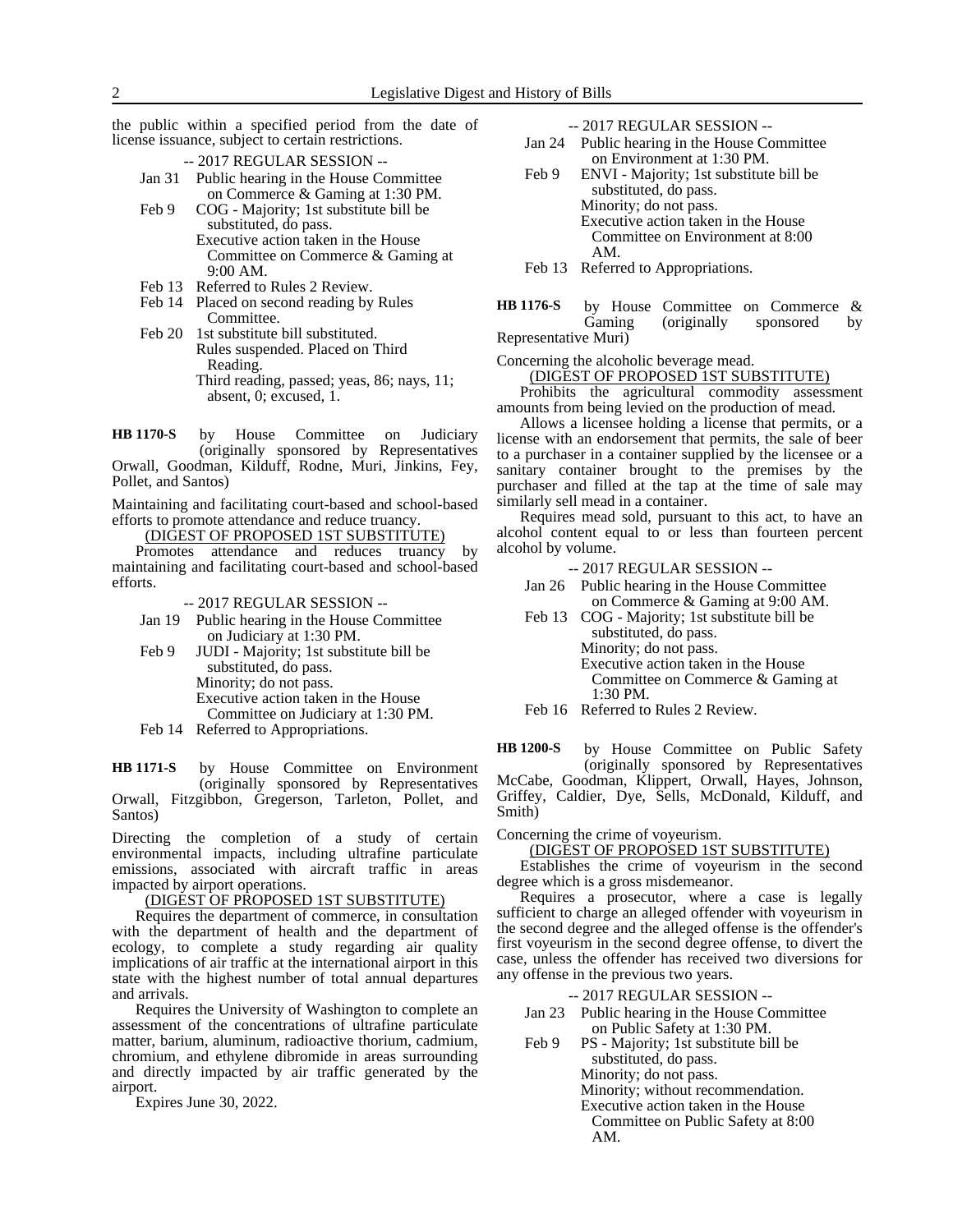Feb 13 Referred to Rules 2 Review.

by House Committee on Education (originally sponsored by Representatives Riccelli, Harris, Stonier, Bergquist, Caldier, Robinson, Nealey, Stokesbary, Jinkins, McBride, Goodman, Ryu, Frame, Gregerson, Dolan, and Ormsby) **HB 1235-S**

Assessing physical education practices in public schools. (DIGEST OF PROPOSED 1ST SUBSTITUTE)

Requires school districts to: (1) Conduct an annual review of their physical education programs; and

(2) Submit the results of the review to the district's wellness committee and to the office of the superintendent of public instruction.

Requires the office of the superintendent of public instruction to aggregate and analyze the data, summarize the information provided by each district, and post the summarized information on its web site.

Requires the K-12 data governance group to develop data protocols and guidance for school districts in the collection of the data.

-- 2017 REGULAR SESSION --

- Feb 2 Public hearing in the House Committee on Education at 8:00 AM.
- Feb 9 ED Majority; 1st substitute bill be substituted, do pass. Minority; without recommendation. Executive action taken in the House Committee on Education at 8:00 AM.
- Feb 13 Referred to Rules 2 Review.
- Feb 14 Placed on second reading by Rules Committee.

by House Committee on Judiciary (originally sponsored by Representatives Frame, Rodne, Goodman, Stokesbary, Jinkins, Haler, Kagi, Muri, Reeves, Tarleton, Kilduff, Appleton, Ormsby, Senn, Blake, McBride, Fey, Doglio, Ryu, Pollet, Dolan, Gregerson, and Bergquist) **HB 1251-S**

Concerning the appointment of counsel for youth in dependency court proceedings.

(DIGEST OF PROPOSED 1ST SUBSTITUTE)

Gives a child the right to be represented by counsel at all stages of a proceeding in which the child is alleged to be dependent.

Requires the court to appoint an attorney for a child in a dependency proceeding six months after granting a petition to terminate the parent and child relationship and when there is no remaining parent with parental rights.

Provides a schedule for phase in of court appointment of an attorney for every child over the age of two in a dependency proceeding.

-- 2017 REGULAR SESSION --

- Jan 24 Public hearing in the House Committee on Judiciary at 10:00 AM.
- Feb 9 JUDI Majority; 1st substitute bill be substituted, do pass. Minority; do not pass. Executive action taken in the House Committee on Judiciary at 1:30 PM.
- Feb 13 Referred to Appropriations.

by House Committee on Education (originally sponsored by Representative Pettigrew) **HB 1279-S**

Concerning school safety drills.

(DIGEST OF PROPOSED 1ST SUBSTITUTE)

Requires school principals and administrators to assess the threats and hazards most likely to impact their school and practice the following basic functional drills: Shelterin-place, lockdown, and evacuation, as these drills relate to those threats and hazards.

Requires schools to conduct at least one of those safety-related drills per month, including summer months when school is in session.

- -- 2017 REGULAR SESSION --
- Jan 30 Public hearing in the House Committee on Education at 1:30 PM.
- Feb 9 ED Majority; 1st substitute bill be substituted, do pass. Executive action taken in the House Committee on Education at 8:00 AM.
- Feb 13 Referred to Rules 2 Review.
- Feb 14 Placed on second reading by Rules Committee.

by House Committee on Education (originally sponsored by Representatives Stambaugh, Bergquist, Stokesbary, Stonier, Muri, Young, and Senn) **HB 1303-S**

Concerning educational interpreters.

(DIGEST OF PROPOSED 1ST SUBSTITUTE)

Revises professional educator standards board provisions regarding evaluations and assessments for educational interpreters for which the board has not established a performance standard; and educational interpreters who have not successfully achieved the performance standard.

-- 2017 REGULAR SESSION --

- Jan 31 Public hearing in the House Committee on Education at 1:30 PM.
- Feb 9 ED Majority; 1st substitute bill be substituted, do pass. Executive action taken in the House Committee on Education at 8:00 AM.
- Feb 13 Referred to Rules 2 Review.
- Feb 14 Placed on second reading by Rules Committee.

by House Committee on Education **HB 1319-S**

(originally sponsored by Representatives McCaslin, Bergquist, Holy, Ryu, Stokesbary, Orwall, Volz, Haler, Stambaugh, Griffey, Chandler, Blake, Dent, McDonald, Dolan, Shea, Koster, Short, Pettigrew, Fey, Santos, Smith, Hargrove, Sells, Pollet, Muri, and Young)

Concerning the frequency of evaluations for certain educators.

### (DIGEST OF PROPOSED 1ST SUBSTITUTE)

Requires certain classroom teachers and principals to receive an annual comprehensive summative evaluation every six years.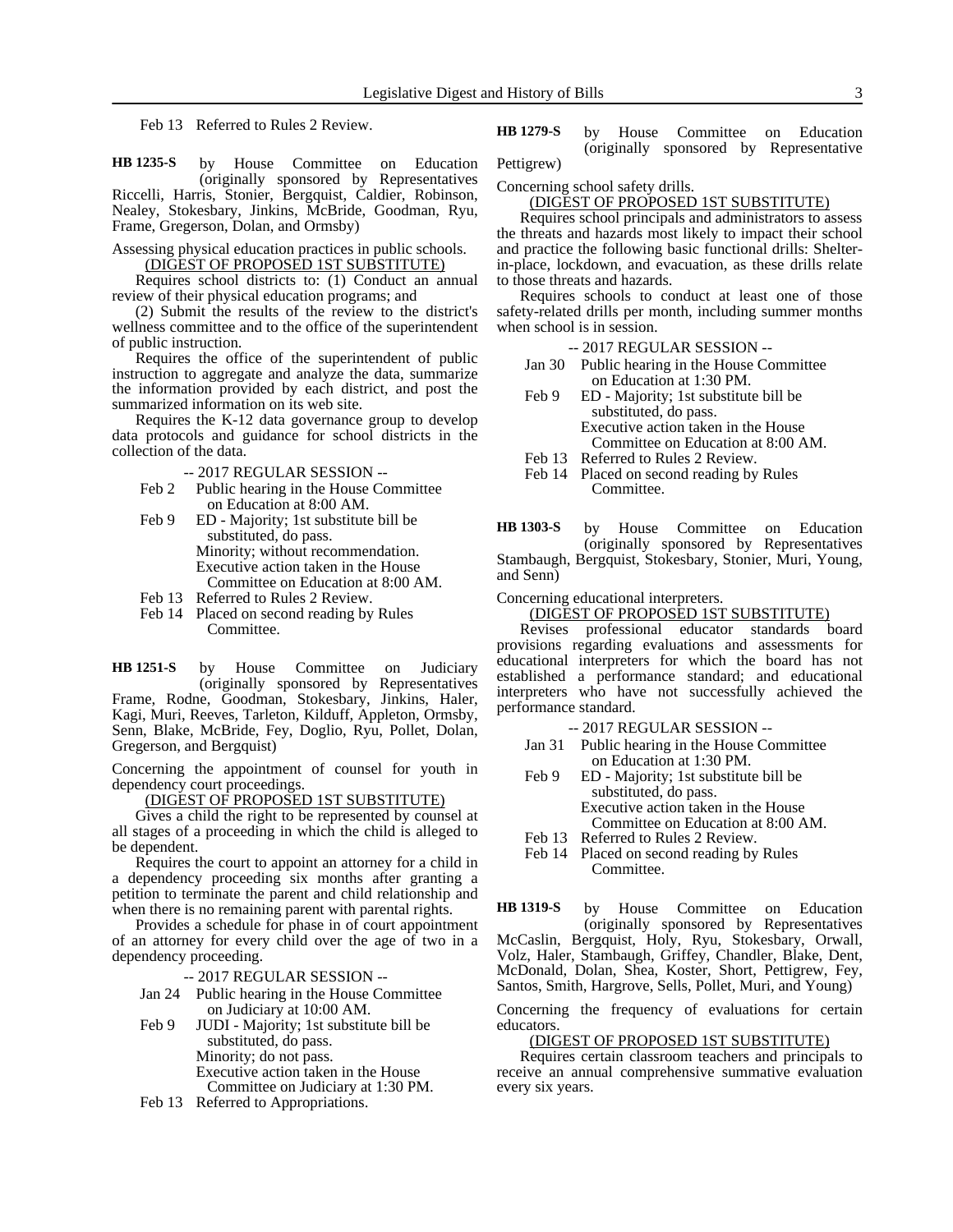-- 2017 REGULAR SESSION --

| Jan 30 Public hearing in the House Committee |  |  |  |  |  |
|----------------------------------------------|--|--|--|--|--|
| on Education at 1:30 PM.                     |  |  |  |  |  |
|                                              |  |  |  |  |  |

- Feb 9 ED Majority; 1st substitute bill be substituted, do pass. Executive action taken in the House Committee on Education at 8:00 AM.
- Feb 13 Referred to Rules 2 Review.
- Feb 14 Placed on second reading by Rules Committee.

by House Committee on Local Government (originally sponsored by Representatives Jenkin, Appleton, Nealey, and Gregerson) **HB 1321-S**

Authorizing certain public facilities districts to acquire, construct, own, remodel, maintain, equip, reequip, repair, finance, and operate one or more recreational facilities other than a ski area with voter approval.

(DIGEST OF PROPOSED 1ST SUBSTITUTE)

Prohibits a public facilities district, created by a city or town bordered by both the Columbia and Snake rivers, from making a facility, constructed after the effective date of this act, available to a prospective user for an event that is not open to the public if reasonably comparable private facilities are available within the boundaries of the public facilities district.

Allows a facility to include only equipment, amenities, and operations directly related to the primary function of the facility.

Includes aquatics facilities in the definition of "regional center," for purposes of chapter 35.57 RCW (public facilities districts).

-- 2017 REGULAR SESSION --

- Jan 24 Public hearing in the House Committee on Local Government at 10:00 AM.
- Feb 9 LG Majority; 1st substitute bill be substituted, do pass. Minority; do not pass. Executive action taken in the House Committee on Local Government at 1:30 PM.
- Feb 13 Referred to Finance.
- Feb 21 Scheduled for public hearing in the House Committee on Finance at 8:00 AM. (Subject to change)
- Feb 22 Scheduled for executive session in the House Committee on Finance at 8:00 AM. (Subject to change)

by House Committee on Education (originally sponsored by Representatives Springer, Muri, Dolan, Harris, Appleton, Tarleton, Cody, Santos, and Ortiz-Self) **HB 1346-S**

Clarifying the authority of a nurse working in a school setting.

(DIGEST OF PROPOSED 1ST SUBSTITUTE)

Allows only a registered nurse or an advanced registered nurse practitioner to supervise, direct, or evaluate a licensed nurse working in a school setting with respect to the practice of nursing.

Allows school administrators to supervise a registered nurse or an advanced registered nurse practitioner in aspects of employment other than the practice of nursing.

|  | $-2017$ REGULAR SESSION $-$ |
|--|-----------------------------|
|--|-----------------------------|

- Feb 2 Public hearing in the House Committee on Education at 8:00 AM.
- Feb 9 ED Majority; 1st substitute bill be substituted, do pass. Executive action taken in the House Committee on Education at 8:00 AM. Feb 13 Referred to Rules 2 Review.

by House Committee on Local Government (originally sponsored by Representatives **HB 1347-S**

Riccelli, Holy, and Ormsby)

Concerning the creation of a countywide port district within a county containing no port districts.

### (DIGEST OF PROPOSED 1ST SUBSTITUTE)

Authorizes a county with no port district to create, by a ballot proposition, a port district coextensive with the limits of the county.

Expires December 31, 2020.

-- 2017 REGULAR SESSION --

- Jan 25 Public hearing in the House Committee on Local Government at 8:00 AM.
- Feb 9 LG Majority; 1st substitute bill be substituted, do pass. Minority; do not pass. Minority; without recommendation. Executive action taken in the House Committee on Local Government at 1:30 PM.
- 
- Feb 14 Referred to Finance.<br>Feb 21 Scheduled for public Scheduled for public hearing in the House Committee on Finance at 8:00 AM. (Subject to change)
- Feb 23 Scheduled for executive session in the House Committee on Finance at 8:00 AM. (Subject to change)

by House Committee on Commerce & Gaming (originally sponsored by Representatives Sawyer, Vick, Springer, Barkis, Blake, Fitzgibbon, and Haler) **HB 1351-S**

Authorizing, under one license, the sale of spirits, beer, and wine at retail for off-premises consumption.

### (DIGEST OF PROPOSED 1ST SUBSTITUTE)

Creates a combination spirits, beer, and wine license that allows the sale of wine and beer, including without limitation strong beer, at retail in bottles, cans, and original containers.

- -- 2017 REGULAR SESSION --
- Jan 31 Public hearing in the House Committee on Commerce & Gaming at 1:30 PM.
- Feb 9 COG Majority; 1st substitute bill be substituted, do pass. Executive action taken in the House Committee on Commerce & Gaming at 9:00 AM.
- Feb 13 Referred to Appropriations.<br>Feb 21 Scheduled for public hearing
- Scheduled for public hearing in the House Committee on Appropriations at 1:30 PM. (Subject to change)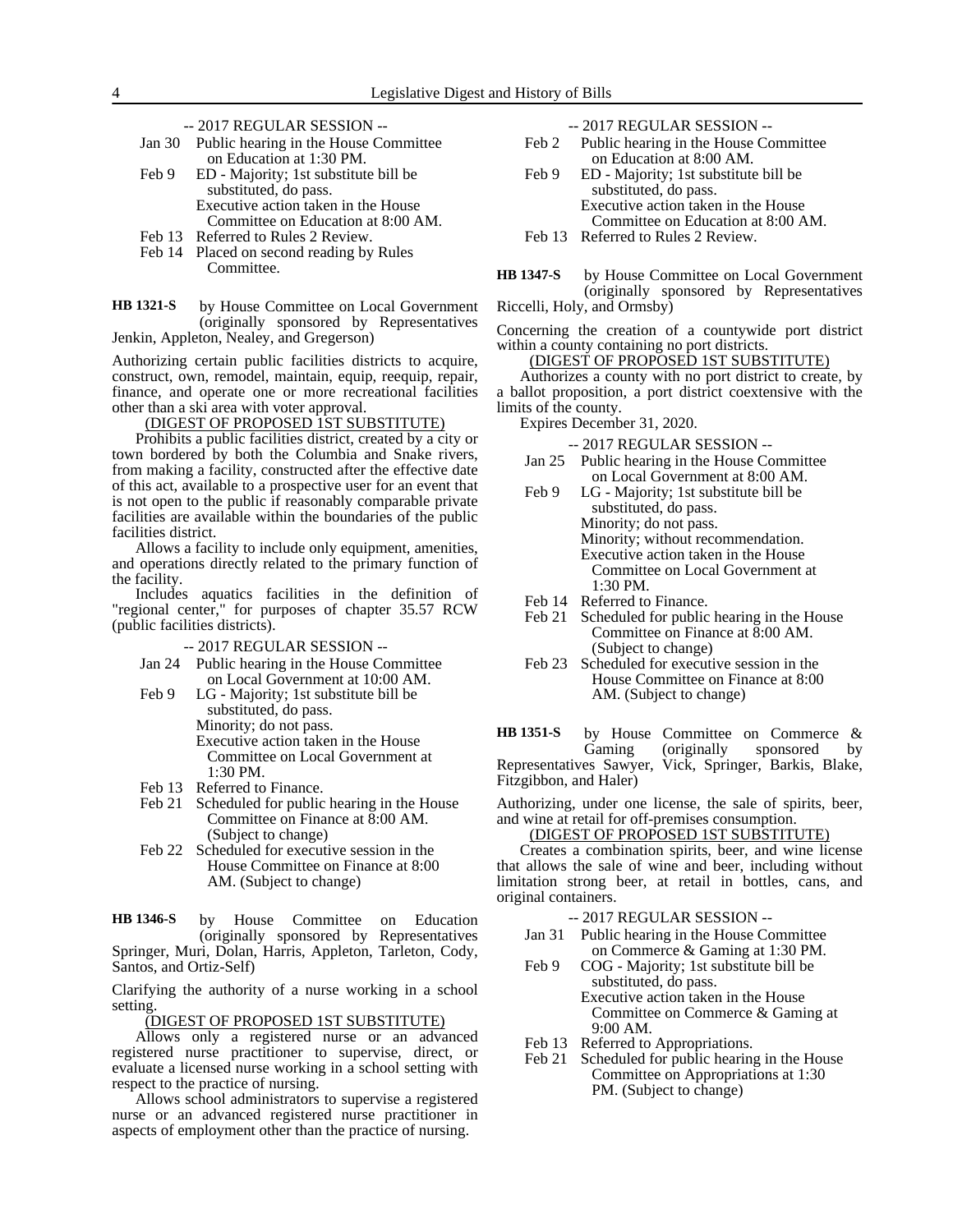by House Committee on Education (originally sponsored by Representatives Ortiz-Self, Stonier, Santos, Lovick, Gregerson, Peterson, Ryu, Appleton, Fitzgibbon, Goodman, Bergquist, and Doglio) **HB 1377-S**

Improving students' mental health by enhancing nonacademic professional services.

(DIGEST OF PROPOSED 1ST SUBSTITUTE)

Addresses the role of a school counselor, a school social worker, and a school psychologist in promoting student achievement and creating a safe learning environment.

Requires first-class school districts to provide at least six hours of professional collaboration per year for school counselors, social workers, and psychologists that focuses on recognizing signs of emotional or behavioral distress in students.

Creates the professional collaboration lighthouse grant program to assist school districts with early adoption and<br>implementation of mental health professional implementation of collaboration time.

Requires the superintendent of public instruction to designate two school districts as lighthouse school districts to serve as resources and examples of best practices in designing and operating a professional collaboration program for school counselors, social workers, and psychologists, and local licensed mental health service providers.

Requires the professional educator standards board to convene a task force on school counselors, psychologists, and social workers to review certain issues.

-- 2017 REGULAR SESSION --

- Feb 2 Public hearing in the House Committee on Education at 8:00 AM.
- Feb 9 ED Majority; 1st substitute bill be substituted, do pass. Minority; do not pass. Minority; without recommendation. Executive action taken in the House Committee on Education at 8:00 AM.
- Feb 13 Referred to Appropriations.

by House Committee on Higher Education (originally sponsored by Representatives Orwall, Stambaugh, Blake, Holy, Pollet, Tarleton, Haler, Sells, Goodman, Lovick, Frame, Kilduff, Doglio, and Stanford) **HB 1379-S**

Implementing a comprehensive approach to suicide prevention and behavioral health in higher education.

(DIGEST OF PROPOSED 1ST SUBSTITUTE)

Repeals the July 2017 expiration date for the mental health and suicide prevention in higher education task force and provides a new July 2019 expiration date for the task force.

Declares an intent to implement task force recommendations.

Requires the department of health to: (1) In collaboration with the student achievement council, develop a statewide resource for behavioral health and suicide prevention for postsecondary institutions; and

(2) Establish the components of the statewide resource by working with the task force and other entities or persons that the department and the task force deem appropriate.

Creates the suicide prevention in higher education grant program to provide funding for postsecondary institutions to develop basic infrastructure and strategic plans to support behavioral health promotion and suicide prevention.

Requires postsecondary institutions to submit a report to the department of health to establish a baseline for behavioral health concerns and responses at the institutions of higher education.

-- 2017 REGULAR SESSION --

Feb 7 Public hearing in the House Committee on Higher Education at 8:00 AM.

Feb 10 HE - Majority; 1st substitute bill be substituted, do pass. Executive action taken in the House Committee on Higher Education at 10:00 AM.

Feb 13 Referred to Appropriations.

by House Committee on Judiciary (originally sponsored by Representatives Harmsworth, Bergquist, Orcutt, Rodne, Muri, Chandler, Stokesbary, Pollet, Stanford, Kilduff, and Springer) **HB 1405-S**

Establishing a statute of limitation for toll collections.

(DIGEST OF PROPOSED 1ST SUBSTITUTE)

Requires certain entities to issue a toll bill within six months of the date of occurrence of the toll transaction for which the toll bill is issued.

Prohibits the same entities from assessing further penalties, fines, or costs or taking further action to collect a toll or associated penalties, fines, or costs unless the initial toll bill has been issued within six months of that particular transaction.

-- 2017 REGULAR SESSION --

- Jan 31 Public hearing in the House Committee on Judiciary at 10:00 AM.
- Feb 9 JUDI Majority; 1st substitute bill be substituted, do pass. Executive action taken in the House Committee on Judiciary at 1:30 PM.
- Feb 13 Referred to Transportation.
- Feb 21 Scheduled for public hearing in the House Committee on Transportation at 1:30 PM. (Subject to change)
- Feb 22 Scheduled for executive session in the House Committee on Transportation at 1:30 PM. (Subject to change)

by House Committee on Education (originally sponsored by Representatives Caldier, Santos, Kilduff, Muri, Senn, Appleton, Fey, Pollet, and Slatter) **HB 1444-S**

Facilitating on-time grade level progression and graduation for certain students.

### (DIGEST OF PROPOSED 1ST SUBSTITUTE)

Requires a school district to incorporate certain procedures to facilitate on-time grade level progression and graduation of students who are at-risk youth or children in need of services or homeless.

Authorizes a school district of origin or of residence to enroll a high school student, who changes residence mid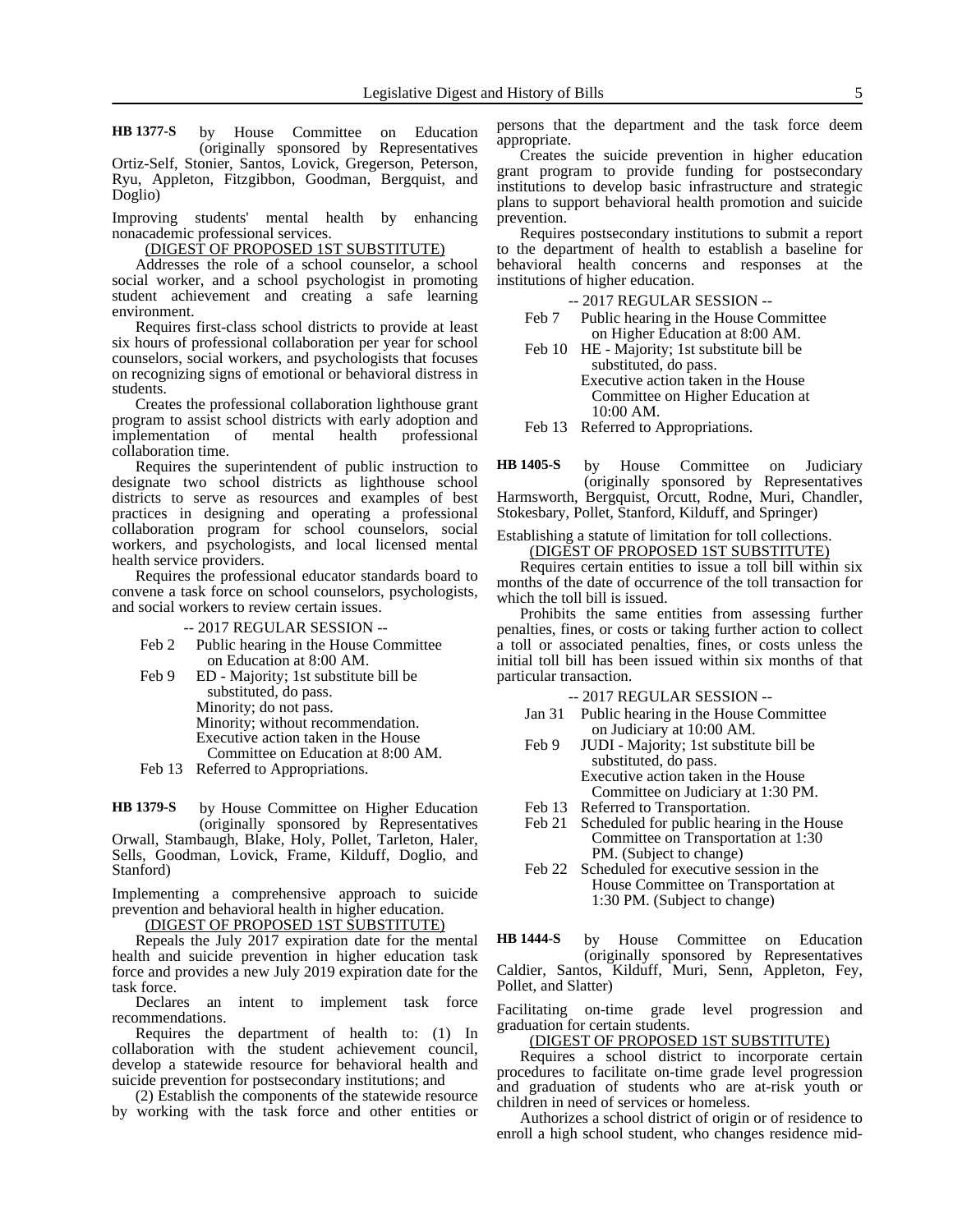term, in online courses or school programs for the remainder of the academic term.

Requires a receiving school district to waive local requirements and ensure the receipt of a diploma if a student has enrolled in three or more school districts as a high school student and met state requirements but is ineligible to graduate from the receiving school district.

-- 2017 REGULAR SESSION --

- Jan 31 Public hearing in the House Committee on Education at 1:30 PM.
- Feb 9 ED Majority; 1st substitute bill be substituted, do pass. Executive action taken in the House Committee on Education at 8:00 AM.
- Feb 13 Referred to Rules 2 Review.

by House Committee on Judiciary (originally sponsored by Representatives Blake, Orcutt, Chapman, and Tarleton; by request of Department of Fish and Wildlife) **HB 1464-S**

Concerning the development of cooperative agreements to expand recreational access on privately owned lands.

(DIGEST OF PROPOSED 1ST SUBSTITUTE)

Provides immunity from liability, for unintentional injuries to a volunteer group or other users, to a landowner who is in lawful possession and control of lands, or water areas or channels and lands adjacent to the areas or channels, who enters into a public access agreement with the department of fish and wildlife and does not charge an access fee.

-- 2017 REGULAR SESSION --

- Jan 31 Public hearing in the House Committee on Judiciary at 10:00 AM.
- Feb 9 JUDI Majority; 1st substitute bill be substituted, do pass. Minority; do not pass. Executive action taken in the House Committee on Judiciary at 1:30 PM.
- Feb 13 Referred to Rules 2 Review.
- Feb 14 Placed on second reading by Rules Committee.

by House Committee on Local Government (originally sponsored by Representatives Stokesbary, Peterson, Griffey, Robinson, Muri, McBride, Rodne, Fitzgibbon, and Tharinger) **HB 1467-S**

Removing disincentives to the voluntary formation of regional fire protection service authorities by establishing parity, equalizing certain provisions with existing laws governing fire protection districts, and clarifying the formation process.

(DIGEST OF PROPOSED 1ST SUBSTITUTE)

Revises regional fire protection service authority provisions as follows: (1) Removes disincentives to the voluntary formation of the authorities by establishing parity;

(2) Equalizes certain provisions with existing laws governing fire protection districts; and

(3) Clarifies the formation process.

-- 2017 REGULAR SESSION --

Jan 31 Public hearing in the House Committee on Local Government at 10:00 AM.

- Feb 9 LG Majority; 1st substitute bill be substituted, do pass. Minority; do not pass. Executive action taken in the House Committee on Local Government at  $1.30$  PM.
- Feb 13 Referred to Finance.
- Feb 21 Scheduled for public hearing in the House Committee on Finance at 8:00 AM. (Subject to change)
- Feb 23 Scheduled for executive session in the House Committee on Finance at 8:00 AM. (Subject to change)

by House Committee on Early Learning & Human Services (originally sponsored by Representatives Orwall, Hargrove, Sullivan, Gregerson, **HB 1491-S**

Slatter, and Kagi)

Concerning pediatric transitional care services.

(DIGEST OF PROPOSED 1ST SUBSTITUTE) Addresses an establishment that provides pediatric transitional care services to drug exposed infants and requires the establishment to demonstrate that it is capable of providing services for children who: (1) Are no more than one year of age;

(2) Have been exposed to drugs before birth;

(3) Require twenty-four hour continuous residential care and skilled nursing services as a result of prenatal substance exposure; and

(4) Are referred to the establishment by the department of social and health services, regional hospitals, and private parties.

Requires the secretary of the department of health, in consultation with the department of social and health services, to adopt rules on pediatric transitional care services.

-- 2017 REGULAR SESSION --

- Jan 31 Public hearing in the House Committee on Early Learning & Human Services at 8:00 AM.
- Feb 10 ELHS Majority; 1st substitute bill be substituted, do pass. Executive action taken in the House Committee on Early Learning & Human Services at 10:00 AM.
- Feb 15 Referred to Rules 2 Review.

by House Committee on Local Government (originally sponsored by Representatives Fey, Muri, Sawyer, Sells, Jinkins, and Doglio) **HB 1495-S**

Incentivizing the development of commercial office space in cities with a population of greater than fifty thousand and located in a county with a population of less than one million five hundred thousand.

#### (DIGEST OF PROPOSED 1ST SUBSTITUTE)

Provides certain cities with local options to incentivize the development of commercial office space in urban centers with access to transit, high capacity transportation systems, and other amenities.

Authorizes a governing authority of a city to adopt a local sales and use tax exemption program or a local property tax exemption program to incentivize the development of commercial office space in urban centers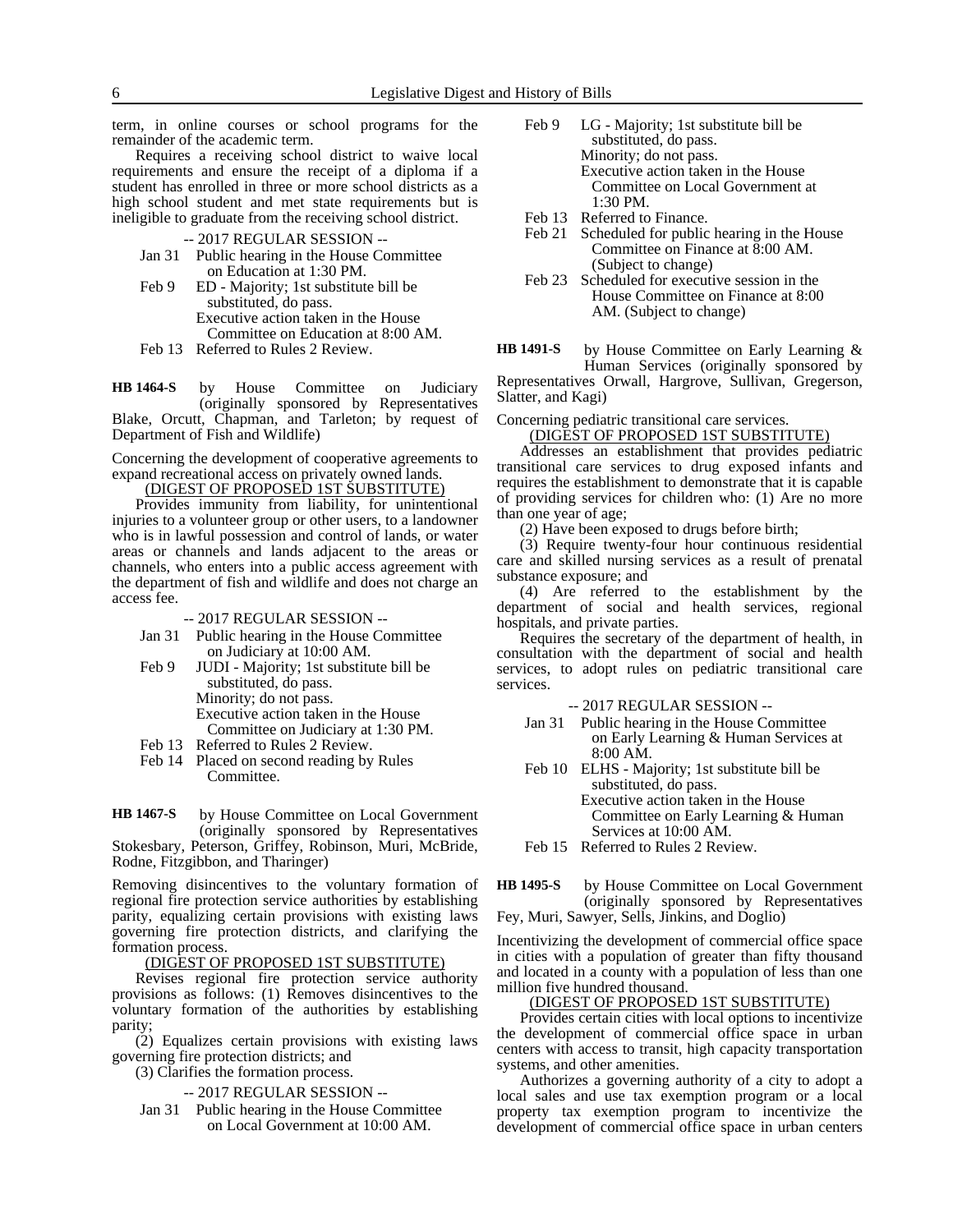with access to transit, high capacity transportation systems, and other amenities.

- -- 2017 REGULAR SESSION --
- Jan 25 Public hearing in the House Committee on Local Government at 8:00 AM.
- Feb 9 LG Majority; 1st substitute bill be substituted, do pass. Minority; do not pass. Executive action taken in the House Committee on Local Government at 1:30 PM.
- Feb 13 Referred to Finance.
- Feb 22 Scheduled for public hearing in the House Committee on Finance at 8:00 AM. (Subject to change)
- Feb 23 Scheduled for executive session in the House Committee on Finance at 8:00 AM. (Subject to change)

by House Committee on Transportation (originally sponsored by Representatives Chapman, Orcutt, Lovick, Rodne, Clibborn, and Tharinger; by request of Department of Transportation) **HB 1502-S**

Concerning the authorization of and deposit of moneys from department of transportation advertising activities.

(DIGEST OF PROPOSED 1ST SUBSTITUTE)

Authorizes the department of transportation to: (1) Sell commercial advertising, including product placement, on department web sites and social media; and

(2) Sell a version of its mobile application to users who desire to have access to an application without advertising.

Requires the department to deposit money received from the sale of advertisements on web site and mobile applications into the motor vehicle fund.

-- 2017 REGULAR SESSION --

- Feb 6 Public hearing in the House Committee on Transportation at 3:30 PM.
- Feb 8 TR Majority; 1st substitute bill be substituted, do pass. Executive action taken in the House Committee on Transportation at 3:30 PM.
- Feb 13 Referred to Rules 2 Review.
- Feb 14 Placed on second reading by Rules Committee.
- by House Committee on Public Safety (originally sponsored by Representatives Klippert and Hayes) **HB 1591-S**

Increasing the punishment for vehicular assault. (DIGEST OF PROPOSED 1ST SUBSTITUTE)

Addresses the offender score with regard to vehicular assault while driving under the influence.

-- 2017 REGULAR SESSION --

- Feb 7 Public hearing in the House Committee on Public Safety at 1:30 PM.
- Feb 9 PS Majority; 1st substitute bill be substituted, do pass. Executive action taken in the House Committee on Public Safety at 8:00 AM.

Feb 13 Referred to Rules 2 Review.

by House Committee on Public Safety (originally sponsored by Representatives Goodman, Klippert, Orwall, Hayes, Pellicciotti, Holy, Griffey, Pettigrew, Muri, and Haler) **HB 1614-S**

Concerning impaired driving.

(DIGEST OF PROPOSED 1ST SUBSTITUTE) Modifies impaired driving provisions.

-- 2017 REGULAR SESSION --

- Feb 7 Public hearing in the House Committee on Public Safety at 1:30 PM.
- Feb 9 PS Majority; 1st substitute bill be substituted, do pass. Minority; without recommendation. Executive action taken in the House Committee on Public Safety at 8:00 AM.
- Feb 13 Referred to Transportation.
- Feb 22 Scheduled for public hearing in the House Committee on Transportation at 1:30 PM. (Subject to change)
- Feb 23 Scheduled for executive session in the House Committee on Transportation at 1:30 PM. (Subject to change)

by House Committee on Environment (originally sponsored by Representatives McBride, Fey, and Jinkins) **HB 1740-S**

Using the state environmental policy act to encourage development that is consistent with forward-looking growth plans.

### (DIGEST OF PROPOSED 1ST SUBSTITUTE)

Changes the time frame in which a proposed development may not be challenged in administrative or judicial appeals for noncompliance with the state environmental policy act.

Authorizes money in the growth management planning and environmental review fund to be used to cover costs associated with the adoption of optional elements of comprehensive plans consistent with provisions of the state environmental policy act.

-- 2017 REGULAR SESSION --

- Feb 2 Public hearing in the House Committee on Environment at 8:00 AM.
- Feb 9 ENVI Majority; 1st substitute bill be substituted, do pass. Minority; do not pass. Executive action taken in the House Committee on Environment at 8:00 AM.

Feb 14 Referred to Appropriations.

by House Committee on Early Learning & Human Services (originally sponsored by Representatives Dent, Senn, Kagi, Griffey, Johnson, and McBride) **HB 1819-S**

Reducing certain documentation and paperwork requirements in order to improve children's mental health and safety.

(DIGEST OF PROPOSED 1ST SUBSTITUTE)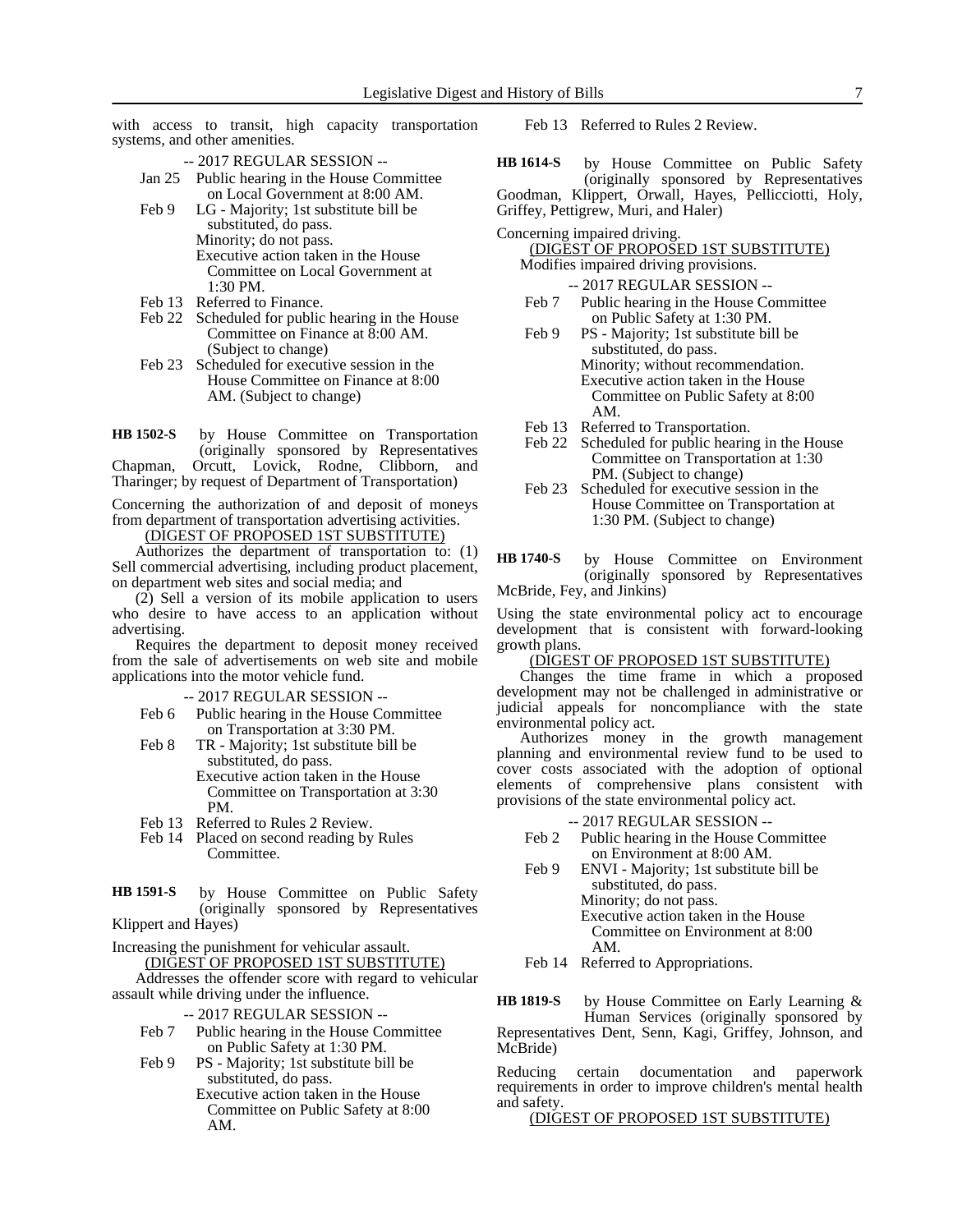Requires the department of social and health services to immediately perform a review of its rules, policies, and procedures related to the documentation requirements for behavioral health services with regard to individual initial assessments to identify areas in which duplicative or inefficient documentation requirements can be eliminated or streamlined for providers.

-- 2017 REGULAR SESSION --

- Feb 1 Public hearing in the House Committee on Early Learning & Human Services at 1:30 PM.
- Feb 8 ELHS Majority; 1st substitute bill be substituted, do pass. Executive action taken in the House Committee on Early Learning & Human Services at 1:30 PM.
- Feb 13 Referred to Appropriations.
- Feb 21 Scheduled for public hearing in the House Committee on Appropriations at 1:30 PM. (Subject to change)

#### **House Joint Memorials**

by House Committee on Transportation (originally sponsored by Representatives Muri, Ryu, Appleton, Sells, Kilduff, Lovick, and Barkis) **HJM 4007-S**

Requesting that the Interstate 5 bridges over the Nisqually River be named for and recognize the veterans of the Iraq and Afghanistan conflicts.

(DIGEST OF PROPOSED 1ST SUBSTITUTE)

Requests that the Interstate 5 bridges over the Nisqually River be named for and recognize the veterans of the Iraq and Afghanistan conflicts.

-- 2017 REGULAR SESSION --

- Feb 1 Public hearing in the House Committee on Transportation at 3:30 PM.
- Feb 8 TR Majority; 1st substitute bill be substituted, do pass. Executive action taken in the House Committee on Transportation at 3:30 PM.
- Feb 13 Referred to Rules 2 Review.

### **Senate Bills**

by Senate Committee on Energy, Environment & Telecommunications (originally sponsored by Senators Warnick and Chase) **SB 5123-S**

Exempting short-line railroads that haul nonfuel oils from oil spill contingency planning requirements.

#### <u>(DIGEST OF PROPOSED IST SUBSTITUTE)</u>

Exempts the transport by a class III railroad of oil in bulk that is not crude oil or is not a refined petroleum product used for fuel from the contingency plan requirements for railroads transporting oil in bulk.

-- 2017 REGULAR SESSION --

- Feb 8 Public hearing in the Senate Committee on Energy and Environment & Telecommunications at 8:00 AM.
- Feb 9 EET Majority; 1st substitute bill be substituted, do pass. Minority; do not pass. Executive action taken in the Senate Committee on Energy and Environment & Telecommunications at 10:00 AM. Feb 10 Passed to Rules Committee for second
- reading.
- by Senate Committee on Agriculture, Water, Trade & Economic Development (originally sponsored by Senators Rivers, Rolfes, Zeiger, Walsh, Angel, Keiser, Mullet, Cleveland, Hunt, Bailey, King, Warnick, Brown, Fain, Ranker, Van De Wege, Conway, and Wellman) **SB 5135-S**

Modifying the Washington main street program by increasing the total amount of tax credits allowed under the program and making administrative changes to the program.

#### (DIGEST OF PROPOSED 1ST SUBSTITUTE)

Increases the total amount of tax credits allowed under the Washington main street program and makes administrative changes to the program.

-- 2017 REGULAR SESSION --

- Jan 26 Public hearing in the Senate Committee on Agriculture, Water, and Trade & Economic Development at 8:00 AM.
- Feb 9 AWTE Majority; 1st substitute bill be substituted, do pass. Minority; without recommendation. Executive action taken in the Senate Committee on Agriculture, Water, and Trade & Economic Development at 8:00 AM.
- Feb 10 On motion, referred to Ways & Means.

Feb 15 Public hearing in the Senate Committee on Ways & Means at 3:30 PM.

by Senate Committee on Health Care (originally sponsored by Senators Fain, Keiser, Rivers, Becker, Palumbo, and Kuderer) **SB 5152-S**

Concerning pediatric transitional care services.

(DIGEST OF PROPOSED 1ST SUBSTITUTE)

Addresses an establishment that provides pediatric transitional care services to drug exposed infants and requires the establishment to demonstrate that it is capable of providing services for children who: (1) Are no more than one year of age;

(2) Have been exposed to drugs before birth;

(3) Require twenty-four hour continuous residential care and skilled nursing services as a result of prenatal substance exposure; and

(4) Are referred to the establishment by the department of social and health services, regional hospitals, and private parties.

Requires the secretary of the department of health, in consultation with the department of social and health services, to adopt rules on pediatric transitional care services.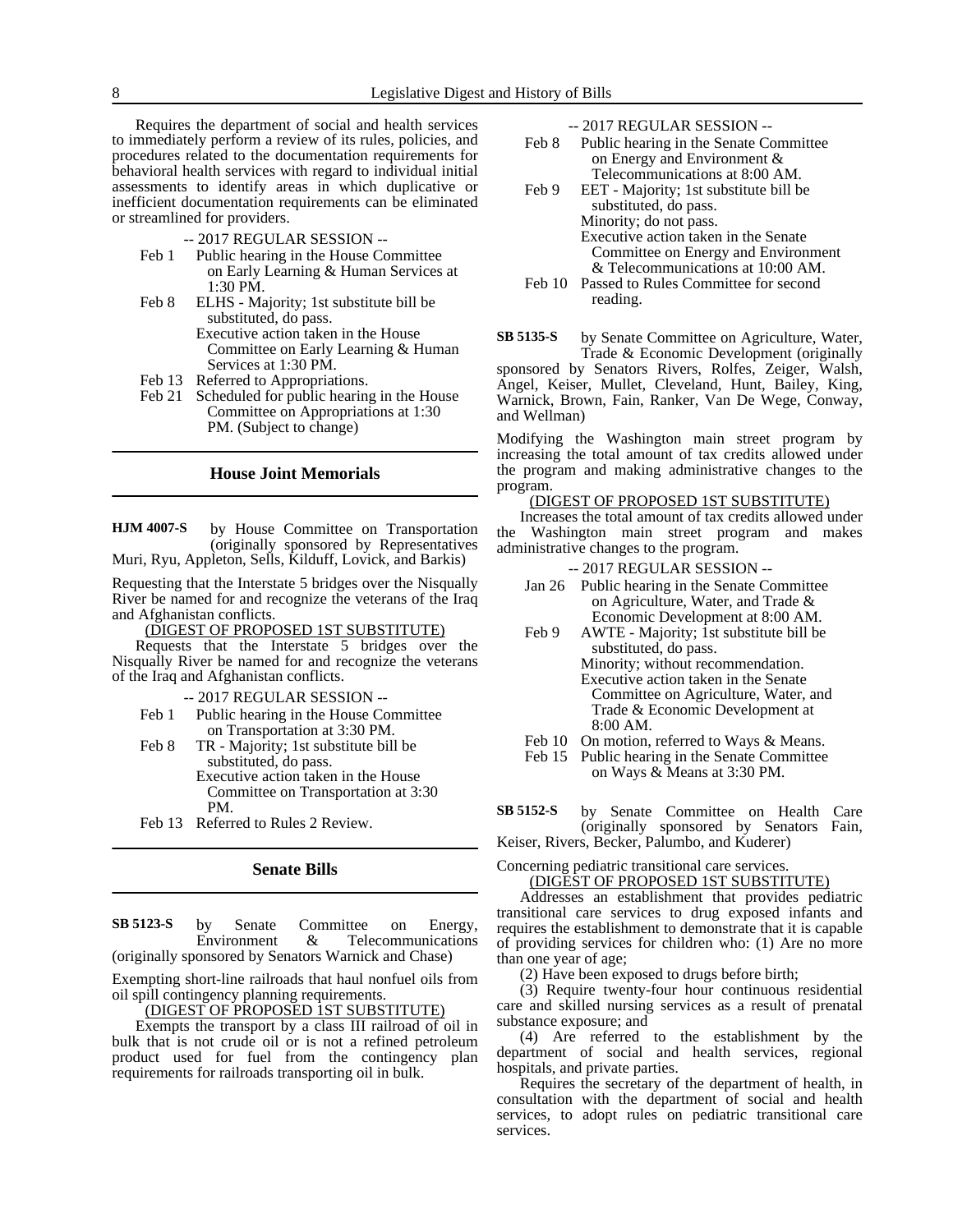- -- 2017 REGULAR SESSION --
- Jan 24 Public hearing in the Senate Committee on Health Care at 10:00 AM.
- Feb 9 HLTH Majority; 1st substitute bill be substituted, do pass. Executive action taken in the Senate

Committee on Health Care at 10:00 AM.

- Feb 10 Passed to Rules Committee for second reading.
- Feb 14 Placed on second reading by Rules Committee.
- by Senate Committee on Energy, Environment & Telecommunications (originally sponsored by Senator Ericksen) **SB 5170-S**
- Concerning independent remedial actions under the model toxics control act.

(DIGEST OF PROPOSED 1ST SUBSTITUTE)

Revises the model toxics control act to address independent remedial actions.

- -- 2017 REGULAR SESSION --
- Feb 8 Public hearing in the Senate Committee on Energy and Environment & Telecommunications at 8:00 AM.
- Feb 9 EET Majority; 1st substitute bill be substituted, do pass. Minority; do not pass. Executive action taken in the Senate Committee on Energy and Environment & Telecommunications at 10:00 AM.
- Feb 10 Passed to Rules Committee for second reading.
- by Senate Committee on Agriculture, Water, Trade & Economic Development (originally sponsored by Senators Warnick, Takko, Ericksen, Becker, Walsh, Angel, Wilson, Schoesler, Honeyford, Pearson, Brown, and Padden) **SB 5239-S**

Ensuring that water is available to support development. (DIGEST OF PROPOSED 1ST SUBSTITUTE)

Includes the following as an option of providing evidence of an adequate water supply when applying for a building permit: A water well report for a groundwater withdrawal exempt from permitting that is not prohibited by an applicable water resources management rule.

Authorizes a county or city to: (1) Impose conditions on building permits requiring connection to certain existing public water systems; and

(2) In providing for the protection of the quantity of groundwater used for public water supplies, rely on or refer to applicable water resources management rules.

Authorizes certain local governments, in approving a subdivision, dedication, or short subdivision, to rely on or refer to applicable water resources management rules to determine if appropriate provisions have been made for potable water supplies.

Requires a permit to make beneficial use of public waters to be conditioned to mitigate impacts to fish or aquatic resources.

Directs the department of ecology to: (1) In areas where it has adopted a rule setting minimum flows or levels, establish a program, under certain circumstances,

to mitigate the cumulative impacts of withdrawals for domestic uses that are exempt from permitting; and

(2) Upon written request by a county legislative authority, allow certain counties to administer the watershed-based exempt well mitigation program for that area.

-- 2017 REGULAR SESSION --

| Jan 24                  | Public hearing in the Senate Committee                                                                                                                                                                                                                                                                                                              |
|-------------------------|-----------------------------------------------------------------------------------------------------------------------------------------------------------------------------------------------------------------------------------------------------------------------------------------------------------------------------------------------------|
|                         | on Agriculture, Water, and Trade &                                                                                                                                                                                                                                                                                                                  |
|                         | Economic Development at 8:00 AM.                                                                                                                                                                                                                                                                                                                    |
| $\mathbf{r}$ 1 $\alpha$ | $\overline{1}$ , $\overline{1}$ , $\overline{1}$ , $\overline{1}$ , $\overline{1}$ , $\overline{1}$ , $\overline{1}$ , $\overline{1}$ , $\overline{1}$ , $\overline{1}$ , $\overline{1}$ , $\overline{1}$ , $\overline{1}$ , $\overline{1}$ , $\overline{1}$ , $\overline{1}$ , $\overline{1}$ , $\overline{1}$ , $\overline{1}$ , $\overline{1}$ , |

Feb 9 AWTE - Majority; 1st substitute bill be substituted, do pass. Minority; do not pass. Minority; without recommendation. Executive action taken in the Senate Committee on Agriculture, Water, and Trade & Economic Development at 8:00 AM.

- Feb 10 On motion, referred to Ways & Means.
- Feb 21 Scheduled for public hearing in the Senate Committee on Ways & Means at 1:30 PM. (Subject to change)

by Senate Committee on Agriculture, Water, Trade & Economic Development (originally sponsored by Senators Zeiger, Wellman, Fain, Billig, Walsh, Nelson, and Hasegawa) **SB 5300-S**

Authorizing specified local governments to designate a portion of their territory as a creative district subject to certification by the Washington state arts commission.

### (DIGEST OF PROPOSED 1ST SUBSTITUTE)

Authorizes a local government to designate a creative district within its territorial boundaries subject to certification as a state-certified creative district by the state arts commission.

Authorizes the state arts commission to create a process for review of applications submitted by local governments or federally recognized Indian tribes for certification of state-certified creative districts.

- -- 2017 REGULAR SESSION --
- Feb 2 Public hearing in the Senate Committee on Agriculture, Water, and Trade & Economic Development at 8:00 AM.
- Feb 9 AWTE Majority; 1st substitute bill be substituted, do pass. And refer to Ways & Means. Executive action taken in the Senate Committee on Agriculture, Water, and Trade & Economic Development at 8:00 AM.
- Feb 10 Referred to Ways & Means.
- Feb 15 Public hearing in the Senate Committee on Ways & Means at 3:30 PM.

by Senate Committee on Agriculture, Water, Trade & Economic Development (originally sponsored by Senators Takko and Rivers; by request of Department of Agriculture) **SB 5324-S**

Adding authority to the department of agriculture to regulate sanitary processing of marijuana-infused edibles. (DIGEST OF PROPOSED 1ST SUBSTITUTE)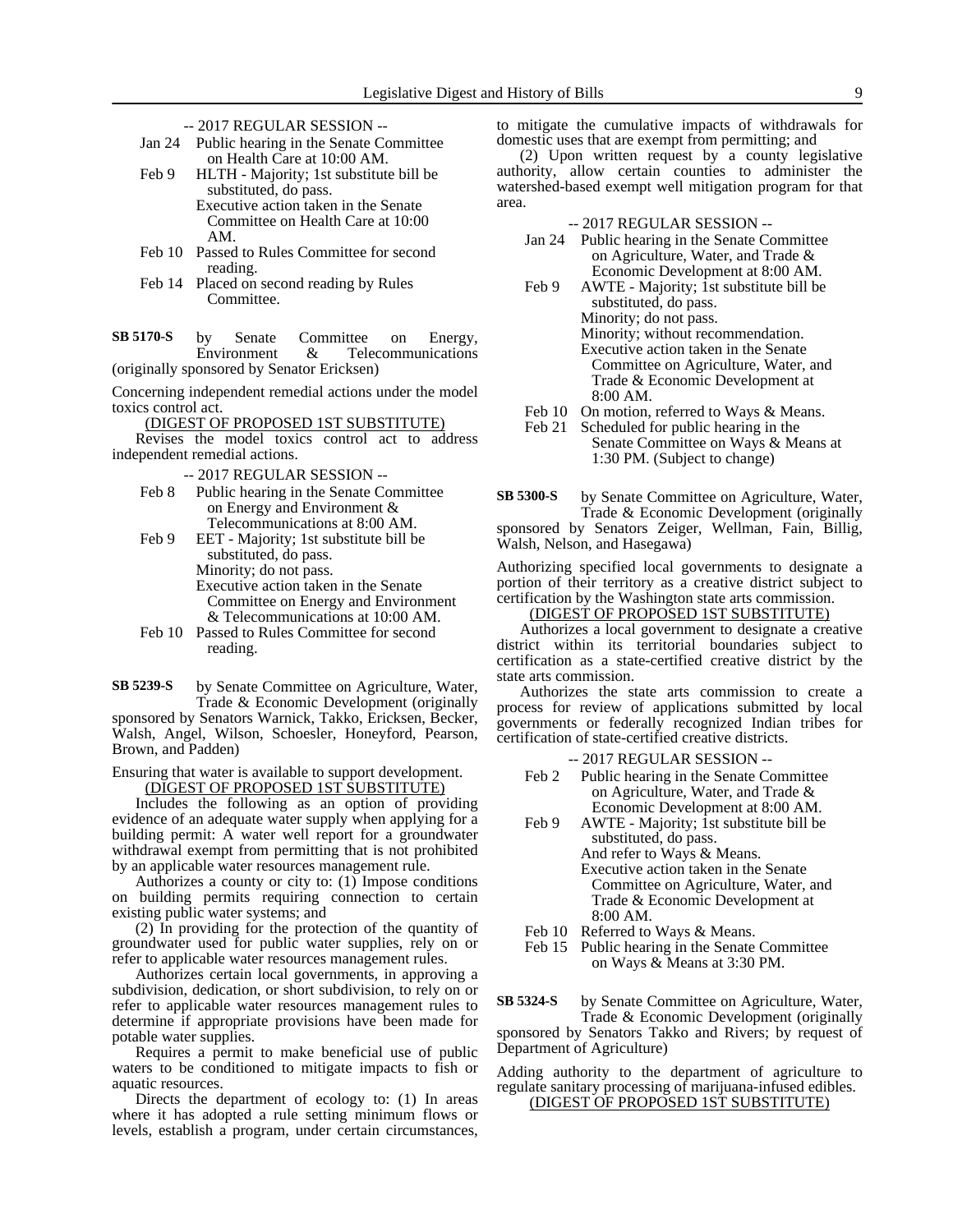Requires the department of agriculture to regulate marijuana-infused edible processing the same as other food processing under the state food processing act.

Requires a marijuana processor that processes, packages, or makes marijuana-infused edibles to obtain an annual marijuana-infused edible endorsement.

- -- 2017 REGULAR SESSION --
- Jan 31 Public hearing in the Senate Committee on Agriculture, Water, and Trade & Economic Development at 8:00 AM.
- Feb 9 AWTE Majority; 1st substitute bill be substituted, do pass. Minority; do not pass. Minority; without recommendation. Executive action taken in the Senate Committee on Agriculture, Water, and Trade & Economic Development at 8:00 AM.
- Feb 10 Passed to Rules Committee for second reading.
- by Senate Committee on Transportation (originally sponsored by Senators Wilson and Takko) **SB 5338-S**

Concerning registration enforcement for off-road vehicles and snowmobiles.

(DIGEST OF PROPOSED 1ST SUBSTITUTE)

States that it is a gross misdemeanor for a resident to register an off-road vehicle or a snowmobile in another state, or to hold a manufacturer's statement of origin and not apply for a Washington state certificate of title for the off-road vehicle, or not register the snowmobile in this state, within fifteen days of having the off-road vehicle or snowmobile brought to this state, to avoid the payment of a tax or license fee imposed in this state.

Requires motorsports vehicle manufacturers to report to the department of licensing a listing of motorsports vehicle warranties for off-road vehicles and snowmobiles registered to this state's residents but sold by out-of-state motorsports vehicle dealers in the previous calendar year.

-- 2017 REGULAR SESSION --

- Feb 6 Public hearing in the Senate Committee on Transportation at 3:30 PM.
- Feb 13 TRAN Majority; 1st substitute bill be substituted, do pass.

Executive action taken in the Senate Committee on Transportation at 3:30 PM.

Feb 14 Passed to Rules Committee for second reading.

by Senate Committee on Health Care (originally sponsored by Senators Cleveland, Billig, Rivers, Conway, Keiser, Saldaña, Hasegawa, Frockt, and Kuderer) **SB 5349-S**

Concerning elder justice centers.

#### (DIGEST OF PROPOSED 1ST SUBSTITUTE)

Requires the department of social and health services to establish elder justice center demonstration programs to be operated in counties with a population of between four and five hundred thousand.

-- 2017 REGULAR SESSION --

- Jan 31 Public hearing in the Senate Committee on Health Care at 10:00 AM.
- Feb 13 HLTH Majority; 1st substitute bill be substituted, do pass. And refer to Ways & Means. Executive action taken in the Senate Committee on Health Care at 8:00 AM. Feb 14 Referred to Ways & Means.
- by Senate Committee on Transportation (originally sponsored by Senators Liias, Walsh, Billig, Hobbs, King, and Sheldon) **SB 5402-S**

Creating the Cooper Jones bicyclist safety advisory council.

### (DIGEST OF PROPOSED 1ST SUBSTITUTE)

Requires the traffic safety commission to convene the Cooper Jones bicyclist safety advisory council to review and analyze data related to bicyclist fatalities and serious injuries to identify points at which the transportation system can be improved and to identify patterns in bicyclist fatalities and serious injuries.

Expires June 30, 2019.

- -- 2017 REGULAR SESSION -- Feb 7 Public hearing in the Senate Committee
- on Transportation at 3:30 PM. Feb 13 TRAN - Majority; 1st substitute bill be

substituted, do pass. Executive action taken in the Senate Committee on Transportation at 3:30 PM.

Feb 14 Passed to Rules Committee for second reading. On motion, referred to Rules Green Sheet for second reading.

by Senate Committee on Energy, Environment & Telecommunications (originally sponsored by Senators Braun, Angel, Bailey, Rivers, Becker, O'Ban, Schoesler, Brown, Warnick, King, Honeyford, Fortunato, Baumgartner, Rossi, Sheldon, Wilson, and Takko) **SB 5438-S**

Promoting the completion of environmental impact statements within two years.

#### (DIGEST OF PROPOSED 1ST SUBSTITUTE)

Requires a lead agency to aspire to prepare a final environmental impact statement in as expeditious a manner as possible while not compromising the integrity of the analysis.

-- 2017 REGULAR SESSION --

- Feb 8 Public hearing in the Senate Committee on Energy and Environment & Telecommunications at 8:00 AM.
- Feb 9 EET Majority; 1st substitute bill be substituted, do pass.

Executive action taken in the Senate Committee on Energy and Environment & Telecommunications at 10:00 AM.

Feb 10 Passed to Rules Committee for second reading.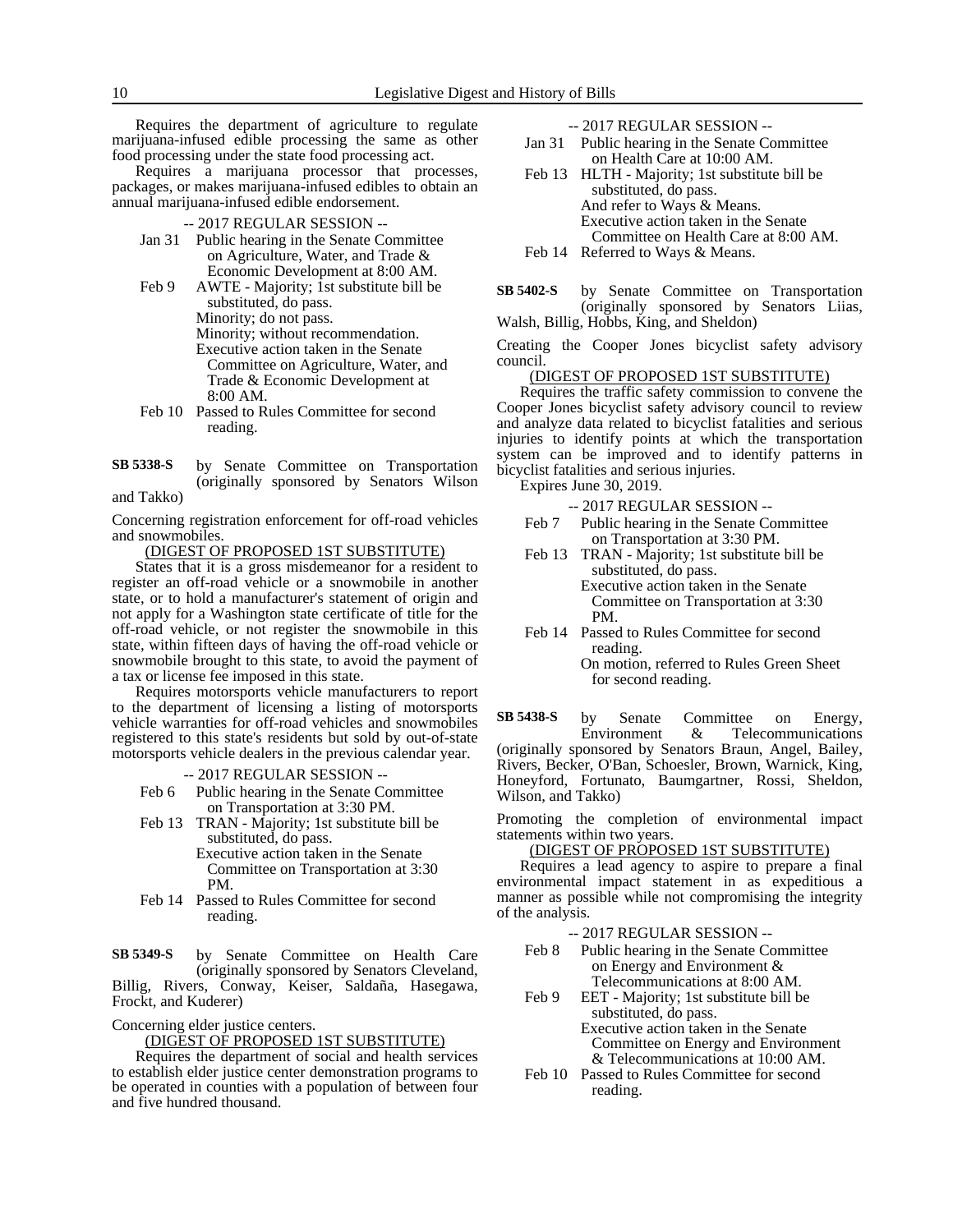- by Senate Committee on Law & Justice (originally sponsored by Senator Takko) **SB 5458-S**
- Changing the date in which community impact statements are provided to the department of corrections.
	- (DIGEST OF PROPOSED 1ST SUBSTITUTE)

Changes the time frame in which community impact statements are provided to the department of corrections.

-- 2017 REGULAR SESSION --

- Jan 31 Public hearing in the Senate Committee on Law & Justice at 10:00 AM.
- Feb 8 Executive session scheduled, but no action was taken in the Senate Committee on Law & Justice at 8:00 AM.
- Feb 9 LAW Majority; 1st substitute bill be substituted, do pass. Executive action taken in the Senate Committee on Law & Justice at 10:00 AM.
- Feb 10 Passed to Rules Committee for second reading.

by Senate Committee on Energy,<br>Environment & Telecommunications  $&$  Telecommunications (originally sponsored by Senators Brown, Hobbs, Rivers, Becker, Takko, Ericksen, Honeyford, and Schoesler) **SB 5470-S**

Advancing the development of renewable energy by improving the permitting process for geothermal resources exploration.

#### (DIGEST OF PROPOSED 1ST SUBSTITUTE)

Improves the permitting process for geothermal resources exploration to advance the development of renewable energy.

Requires the department of natural resources, upon receipt of a proper application relating to drilling, to review the application as the lead agency under the state environmental policy act, if applicable.

#### -- 2017 REGULAR SESSION --

- Feb 9 EET Majority; 1st substitute bill be substituted, do pass. Minority; without recommendation. Public hearing, executive action taken in the Senate Committee on Energy, and Environment & Telecommunications at 10:00 AM.
- Feb 10 Passed to Rules Committee for second reading.

by Senate Committee on Energy, Environment & Telecommunications (originally sponsored by Senators Brown, Baumgartner, Rivers, Takko, King, Sheldon, Bailey, Ericksen, Angel, Honeyford, Miloscia, Becker, Braun, Hobbs, and Schoesler) **SB 5475-S**

Providing a business and occupation tax exemption for manufacturers of small modular reactors.

(DIGEST OF PROPOSED 1ST SUBSTITUTE)

Exempts the following from business and occupation taxes: A person engaging in the business of manufacturing small modular reactors or making sales at wholesale or retail of small modular reactors manufactured by that person.

- -- 2017 REGULAR SESSION --
- Feb 9 EET Majority; 1st substitute bill be substituted, do pass. Minority; do not pass. Public hearing, executive action taken in the Senate Committee on Energy, and Environment & Telecommunications at 10:00 AM.
- Feb 10 On motion, referred to Ways & Means.
- Feb 21 Scheduled for public hearing in the Senate Committee on Ways & Means at 1:30 PM. (Subject to change)
- by Senate Committee on Transportation (originally sponsored by Senators Hawkins, Liias, Fortunato, O'Ban, Saldaña, King, Sheldon, and **SB 5508-S**

Hobbs)

Authorizing two-year registration periods for certain vehicles and vessels while maintaining existing annual registration fee amounts.

#### (DIGEST OF PROPOSED 1ST SUBSTITUTE)

Allows a person to designate a two-year registration when registering a vehicle or vessel that is eligible for a two-year registration period.

-- 2017 REGULAR SESSION --

- Feb 6 Public hearing in the Senate Committee on Transportation at 3:30 PM.
- Feb 13 TRAN Majority; 1st substitute bill be substituted, do pass. Executive action taken in the Senate Committee on Transportation at 3:30
- PM. Feb 14 Passed to Rules Committee for second reading.

by Senate Committee on Health Care **SB 5514-S**

(originally sponsored by Senators Rivers, Cleveland, and Keiser; by request of Department of Health)

Concerning rapid health information network data reporting.

### (DIGEST OF PROPOSED 1ST SUBSTITUTE)

Requires the department of health to require hospitals with emergency departments to submit emergency department patient care information, which must be collected, maintained, analyzed, and disseminated by the department.

-- 2017 REGULAR SESSION --

- Feb 6 Public hearing in the Senate Committee on Health Care at 10:00 AM.
- Feb 9 HLTH Majority; 1st substitute bill be substituted, do pass. Minority; without recommendation. Executive action taken in the Senate Committee on Health Care at 10:00 AM.
- Feb 10 Passed to Rules Committee for second reading.